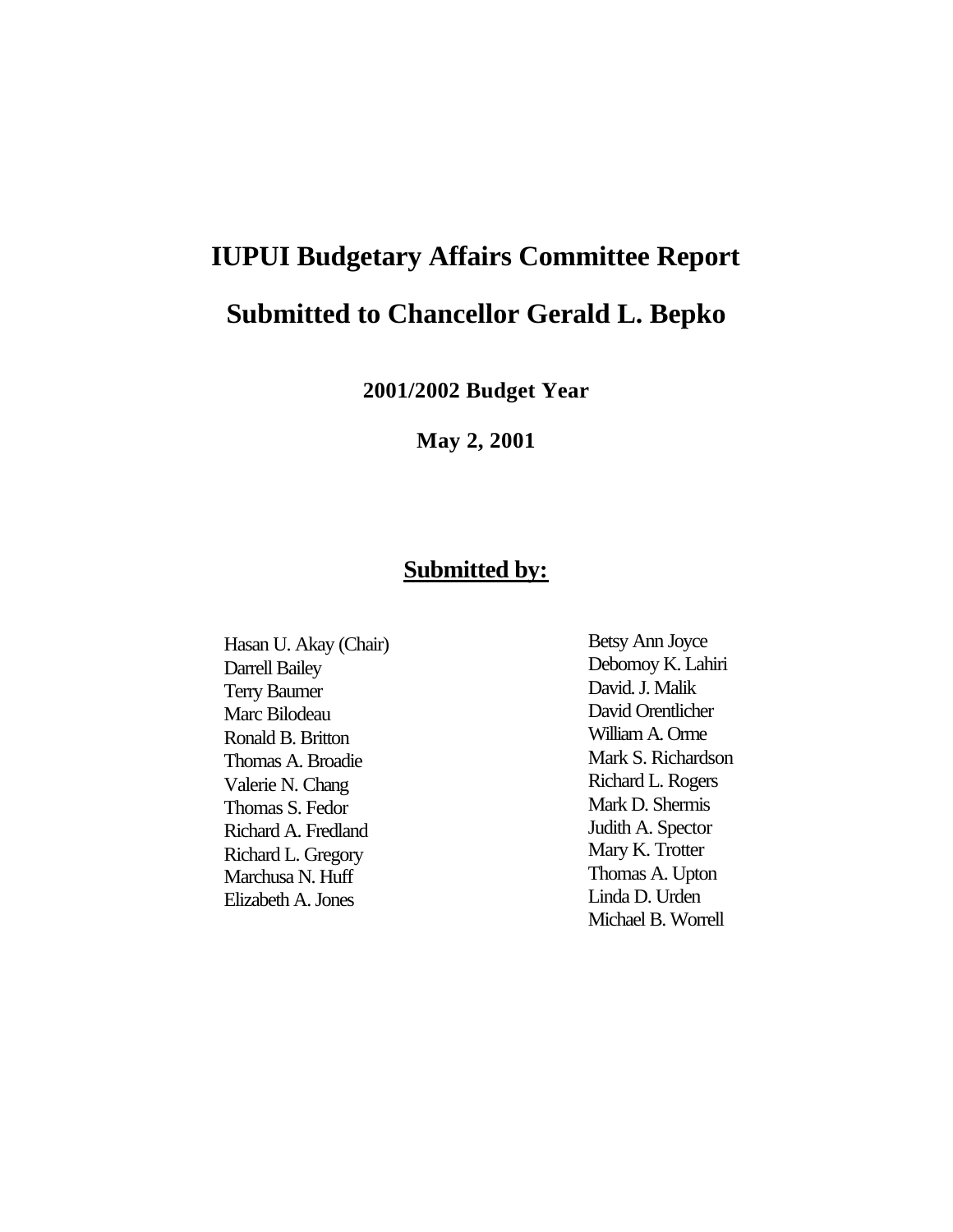## **1. Introduction**

The IUPUI Budgetary Affairs Committee has participated in all of the 29 Planning/ Budgeting hearings from January 30 through March 9, 2001 period and prepared this summary report. In majority of the meetings, two members from the Committee were present who then submitted a short report to the Committee chair for compilation, discussions, and final approval.

This report consists of three sections. The general campus-wide issues and recommendations are given in Section 1 addressing campus reallocation priorities, faculty salaries, and other major issues, concerns, and observations. In order to provide a summary for future studies, the financial status of all support and academic units are summarized in Appendices A and B, respectively, based on the written and oral information reported by each unit.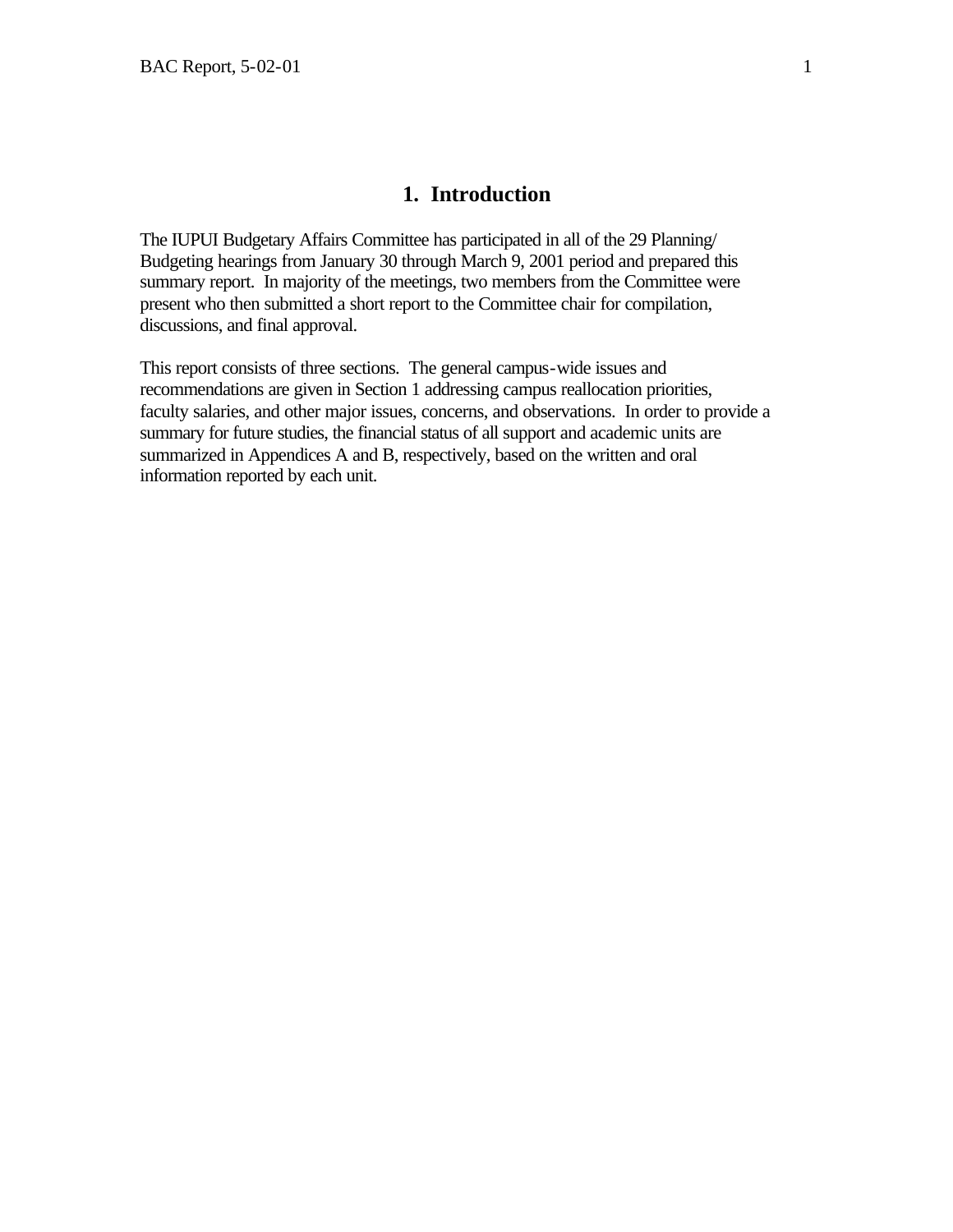# **2. General Campus-Wide Issues and Recommendations**

#### **2.1 Distribution of Reallocation Funds**

The Committee recommends that the priority for reallocation funds be directed to three areas:

#### *Students:*

- Providing merit-based student scholarships to attract better-prepared students
- Enhancing student recruitment efforts
- Enhancing student retention
- Enhancing programs targeted toward welfare of students including financial aid and health matters

## *Campus Promotion:*

- Publicizing degree programs on campus
- Creating a more consistent image of IUPUI

#### *Campus Infrastructure:*

- Building research and graduate program infrastructure
- Enhancing library resources

# **2.2 Faculty Salaries**

Faculty salaries at IUPUI have been reported to be low in many units. Every effort should be made to bring faculty salaries in line with peer institutions in order to retain current faculty and recruit new faculty competitively. Increases in the level of excellence cannot be maintained with uncompetitive salaries.

# **2.3 Other Issues, Concerns, and Observations**

Other major issues or concerns to be addressed are:

- Need for more student housing continues
- Classroom and office/research space shortage is severe, even though the new classroom complex to be constructed may ease the shortage
- Parking space shortage is still prevalent, although free parking and shuttle services seemed to have improved the situation in some locations and the new parking building should somewhat ease the shortage
- Enrollment drop in some schools is of concern. Organized recruitment efforts are needed at local levels too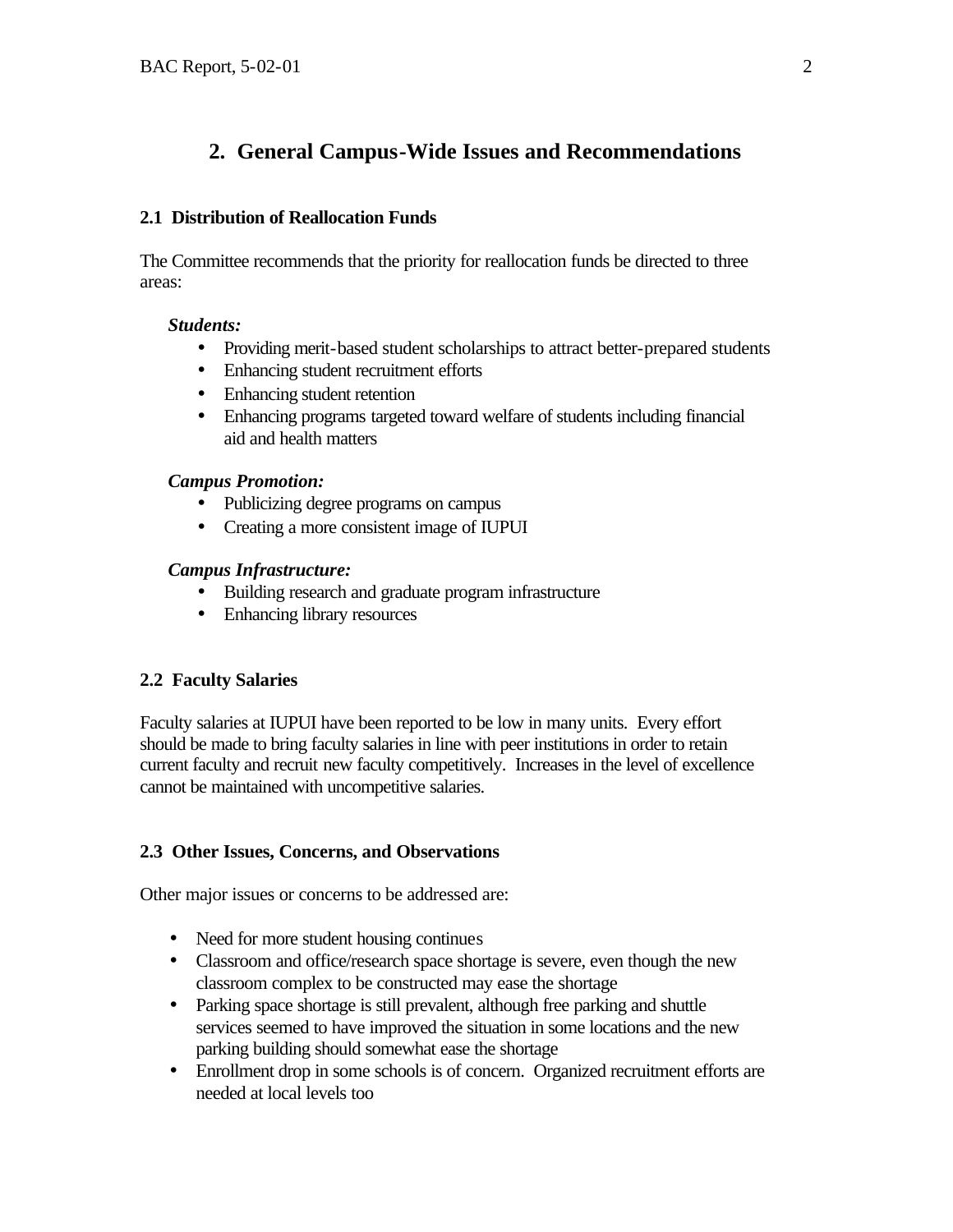- The future of University College is of concern when the outside funding ends
- The funding of the School of Informatics is of concern pending the State appropriation
- The majority of the units report aggressive involvement in Campus Campaign which is considered positive by the Committee

# **2.4 Recommendations on Budget Reporting**

The Committee is pleased to note there was more budget related reporting during this year's budget than the previous year, however, there is still a lack of sufficient data for the Committee to make any informed recommendations to unit-specific issues. Different units respond differently to the question of fiscal health and mostly in a non-quantitative manner. It is recommended that the units should provide at least a three-year history of quantitative data as well as the current year's actual/estimated amounts in the form of tables or graphs on:

- Student credit hours (undergraduate, graduate, professional, total)
- Income (student fees, state appropriation, other revenue, assessments, total)
- Expenses (compensation, financial aid, general S&E, travel, capital, transfers, total)
- Beginning and ending fund balances
- Reserve funds
- Reallocation funds requested
- Reallocation funds received
- Reserve funds (required and actual)
- Comparative study of faculty salary with peer institutions

This is expected to help the units plan better and make it easier to communicate their cases.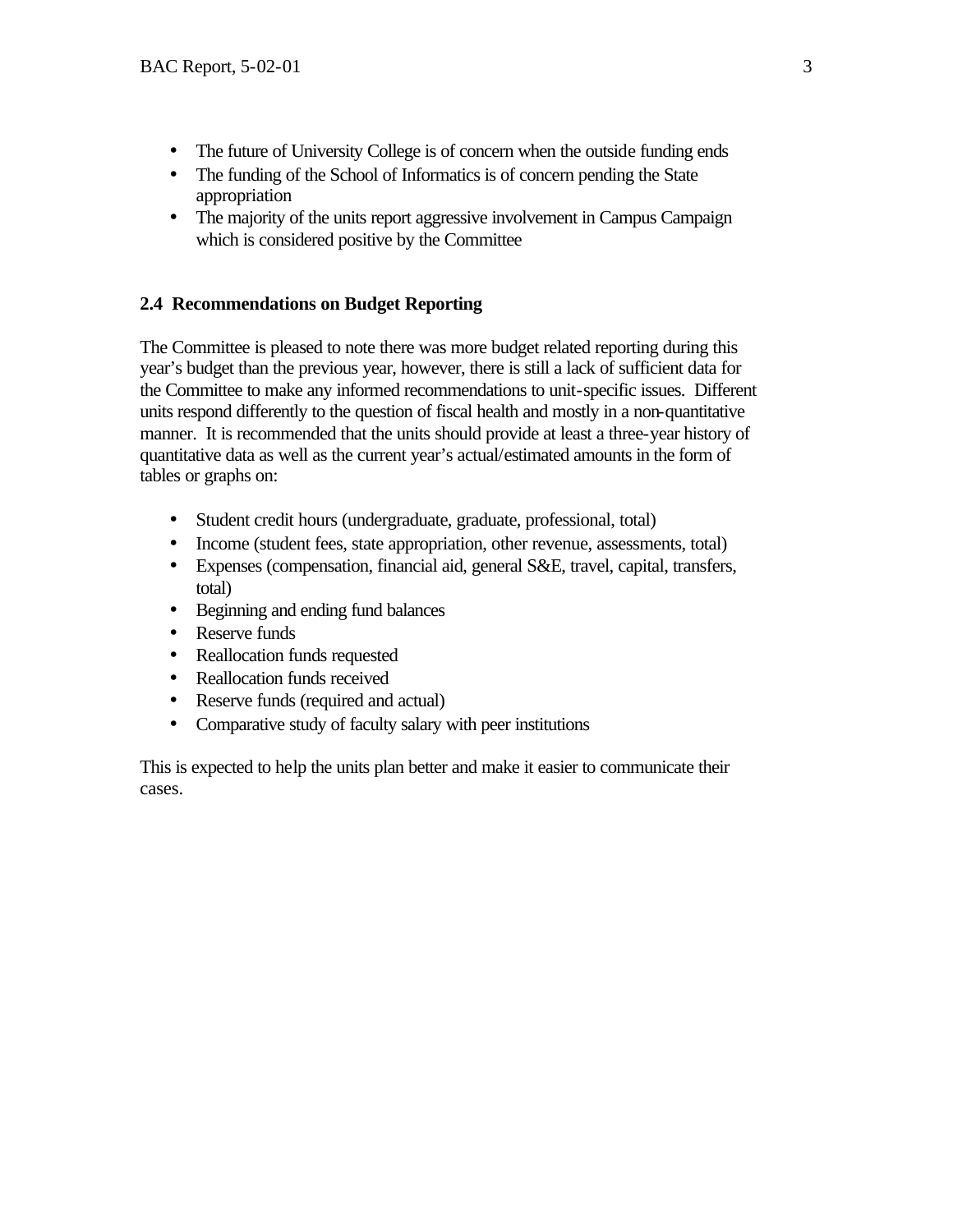## **APPENDIX A**

#### **Financial Status of Support Units**

**A.1 Academic Support Units.** There are seven units under this group. They are: 1) The center for Public Service and learning, 2) The Office of Professional Development, 3) Placement, 4) The Registrar's Office, 5) Office of Professional Development, 6) Office of International Affairs, and 7) Community Learning Networks. Community learning Networks is growing. They currently service 2500 students from Glendale location and 1500 from the Carmel site via distant education. They plan to develop a campus wide plan for distributed education. Placement is running out of money, losing staff and needs help to grow. The other units have made efforts to improve retention the need for extra money, and hope that some additional funds will be available for salary increases.

**A.2 Administration and Finance.** The fiscal health of the unit is good with a positive fund balance. This unit houses: 1) Operational units to support academic and support services function (General), 2) Units that function as stand-alone with operating revenue supporting operation (Auxiliary), 3) Facilities. Much is being done with limited financial resources. Managing costs of facilities and contingencies in maintaining new construction based upon changing formula in sate funding of new capital projects ongoing maintenance is cited as a challenge. Care has been taken to outsource services in appropriate areas to contain cost. A systematic review mechanism is in place to streamline costs and maximize return on expenditures for services provided. Overall, the Administration and Finance unit tries to provide a high level of service to the academic units for both front- and back-office support.

**A.3 Enrollment Services.** About \$589K is requested to direct services towards several initiatives that will attract better-prepared students. Recruiting efforts are targeted towards admitting high school students, minority students, and international students; and providing additional scholarships. Scholarships will take \$250K of the \$589K requested. All of the requested base money would help to ensure that the campus could be competitive with other institutions that attract a similar profile of student. The potential impact of President Brand's administrative re-organization initiative for areas that overlap some of the enrollment services in not yet clear. The central administration is encouraged to begin discussions about using any reallocations to bolster Enrollment Services 'front-line' activities so that the campus can remain a vibrant component of Indiana University.

**A.4 Office of External Affairs.** This unit is engaged in the missions of student learning, civic engagement, and research and scholarship. Special attention is now being directed toward creating a more consistent image of IUPUI. This includes activities on reputation management. No specific requests were made for budget increases.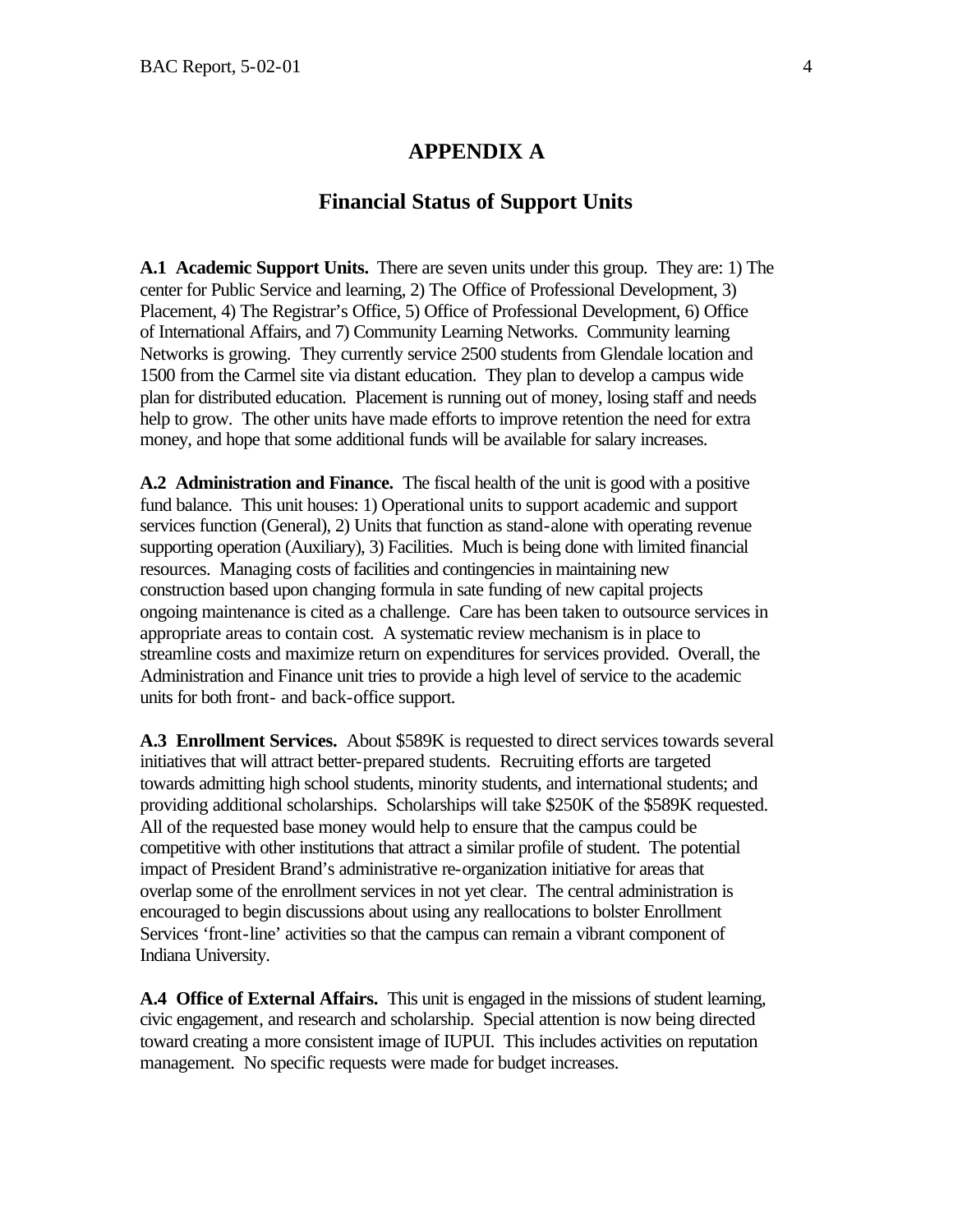**A.5 IU Foundation.** Seems to be in a strong fiscal shape. They have exceeded their fundraising goals. Spends about ten cents to raise \$1.00, which is considered a very good ratio. Funds grew at a rate of 14% per year. No campus reallocation fund is requested.

**A.6 Planning and Institutional Improvement (PII).** This unit has a diverse set of responsibilities including Information Management and Institutional Research, Testing Center, and the Economic Model Office. In general all sub-units of PII are operating within their budgets. The Testing Center director had to forfeit the only secretarial position in the center, to purchase ACT's COMPASS mathematics and reading tests software to replace the locally-developed computerized adaptive placement tests used previously per advise of the Campus Placement Testing Advisory Committee. Requests \$93K from the campus reallocation funds for: 1) Supplies and Materials to support the alternating Faculty and Staff Surveys and New Employer Survey (\$7.5K), 2) One graduate assistant (18.5K), 3) one clerical support person (\$34K), 4) Placement Testing/Scanning (\$33K). Additional funds are requested for upgrading a production assistant position (\$8K)

**A.7 Student Life and Diversity.** The mission of this unit is to develop, implement, and continuously improve student centered programs, policies, and facilities that contribute to student leadership, community, diversity, and graduation at IUPUI. It consists of six subunits: 1) Counseling and Psychological Services, 2) Housing and Residence Life, 3) Student Life and Diversity Programs, 4) Adaptive Educational Services, 5) Effective Student Learning, 6) Dean of Students. This fiscal year, all units will undergo fiscal audits. They plan to engage in zero based budget exercise, which is expected to improve the fiscal health of the unit. Requests \$41.7K from the campus reallocation for hiring a postdoctoral fellow (\$27.8K), and a graduate assistant (\$13.9K) in the Counseling and Psychological Services subunit.

**A.8 University Information Technology Services (UITS).** Forms the backbone of information technology on the IUB and IUPUI campuses. While they have traditionally played a support role in helping faculty teach classes, conduct research, and perform service, it is expected that with the increased popularity of distance education, the UITS role within the University will even become more important. There are three areas of fiscal challenges for UITS: 1) \$500K high performance computing, 2) increase in the rate of telephone services, and 3) life-cycle funding for the new Student Technology Centers planned for the new Campus Center and Communications Technology Complex. Of the three areas, the most compelling argument was presented for the base adjustment requested for telephone services. Money for high performance computing services is linked only tangentially to student learning outcomes and most likely would benefit researchers working off of grants. The unit is expected to stay within budget with some undetermined surplus.Any unspent funds will result from unintentional accumulations or delays in the implementation of strategic initiatives and delayed life-cycle replacements. Thus, considerable fund balances may not be spent in the year originally planned but carried forward to the following year.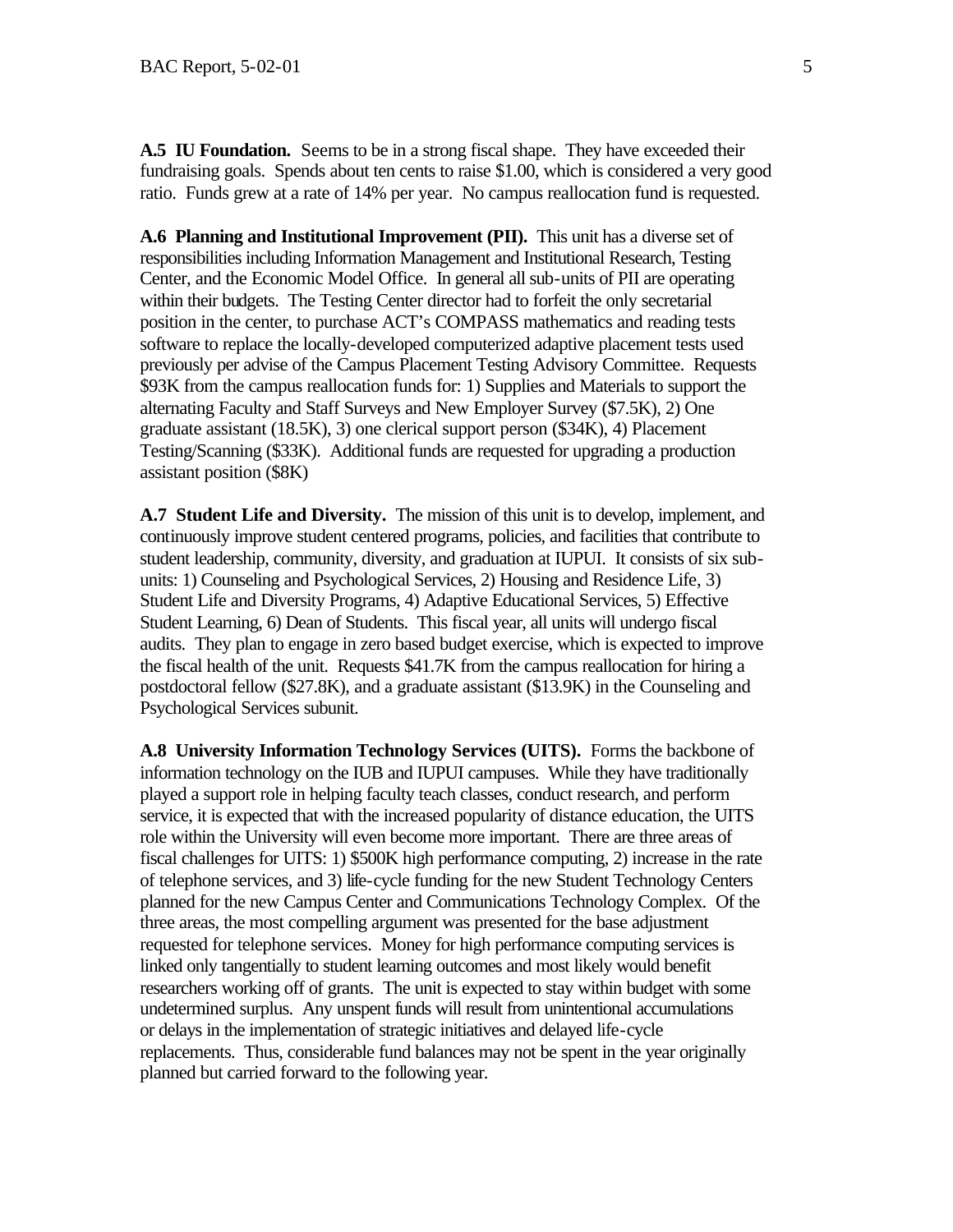**A.9 University Library.** Faces a number of fiscal challenges over the next few years. First, the startup reserves initially provided to the library have been expended. Second, there is persistent inflation for scientific journals that runs at a 9-10% annual rate. Third, a commitment was made for a tenure track position within the organization. The unit formulated two contingency plans. The first budget calls for \$375K over a 3% base, which would allow the Library to maintain its current programs (an overall  $4.8\%$ ) increase). The second plan calls for 200K over a 3% base, which will result with a manageable program reduction that would ultimately result with cuts in expensive journals in science and engineering. The IUPUI participates aggressively in the IUPUI Capital Campaign.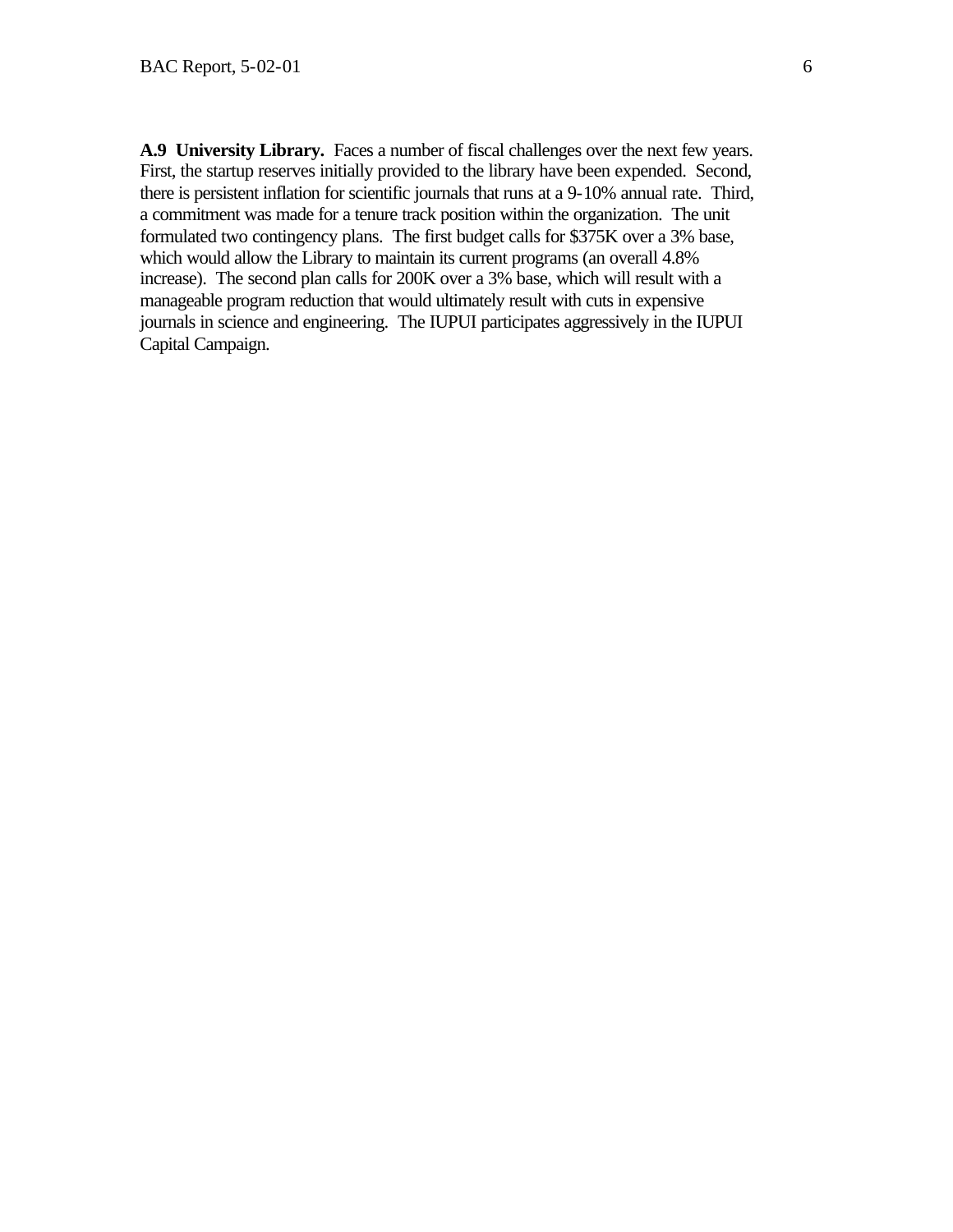#### **APPENDIX B**

#### **Financial Status of Academic Units**

**B.1 School of Allied Health.** Experiences a significant shortage in student enrollment funds (9.8% drop since 1996). The anticipated drop next year will further reduce the base budget by \$147K. There is a huge national downturn in enrollment in Allied Health Sciences, due at least in part to low career salaries. This trend in enrolment is expected to improve as the allied health personnel shortage starts in the future. With the formation of Clarian Health in 1997, faculty salaries previously paid by IU Hospital now come out of school's budget. There is a shortage of classroom and research space, and a need to renovate space to address program accreditation needs. Modest state appropriations and increasing assessments have caused further economic trouble. Plans to dip into its reserve fund to offset the anticipated \$147K tuition deficit in 2001-2002. Requests the following from campus reallocation funds: 1) \$191.4K for Faculty/Staff salary raise in 2001-2002 (previous raises of 2, 3.5, 1.5% have placed the salaries at a low level for some faculty and staff), 2) \$500K for Supply/Expenses, Faculty Line and other base monies for academic retention.

**B.2 Herron School of Art.** Requests \$75K to help pay the projected 2001 Campus Campaign expenses of \$158K. Asking for three new faculty positions. Creating a Master of Fine Arts program is a high priority. Expects enrollment increase with the planned move to the campus.

**B.3 Kelley School of Business.** Appears to have very strong financial health. Current reserves are at \$1.9M following expenditures of \$1.6M for building renovations in 2000. Has made a number of new initiatives including the creation of a Computer Information Systems major; formation of a placement center; hiring of an advertising/public relations firm to "brand" the school in Indianapolis; expansion of the online MBA program; completion of an agreement with General Motors designating the school as the GM's online MBA choice; creation of a joint MD/MBA degree; creation of an honors section of the integrative core. No reallocations funds have been used. No new reallocation funds are requested.

**B.4 IUPU Columbus.** During the last couple of years IUPU Columbus has spent its reserve fund from a high of over \$600K to less than \$40K projected for 2000-01. The current reserve fund is significantly less than the 3% requirement. Factors affecting this are: 1) credit hours increased less than anticipated in 98-99 and 99-00 and have decreased significantly in 00-01, and 2) the hiring of additional staff and full-time faculty has increased recurring expenses substantially. Received \$100K from reallocation funds to hire a business faculty member for 2000-01. However, this money was not used last year since no faculty was found for this position. Campus has expanded its business program to offer the complete business degree and wants to start an MBA program too. Expects to have a deficit of \$100K this year unless reallocation funds are given. Requests \$180K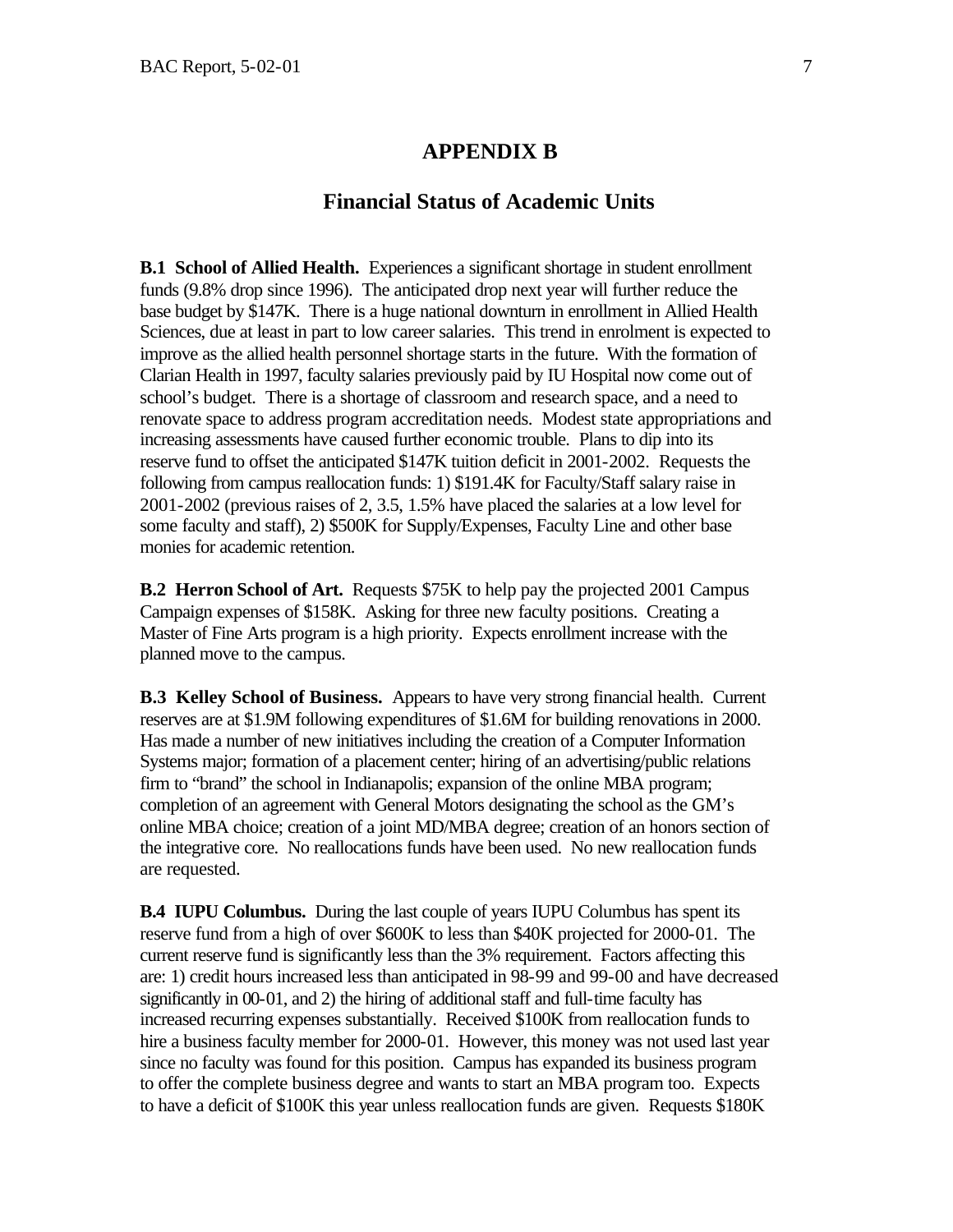in reallocation funds; otherwise non-tenured faculty and staff positions may have to be terminated.

**B.5 School of Dentistry.** Accumulated a \$1.7M deficit on an annual budget of over \$35M at the end of FY 1999. This included the depletion of the school's 3% reserve fund. The school has improved its financial situation over the past few years. Per IUPUI policy, the school developed a financial recovery plan to repay this deficit by the end of FY 2004. They hired an external consultant to review their financial management system, hired a Chief Financial Officer, and conducted a review of clinical operations. This and other measures taken have resulted in significant changes. For FY 2000 they stabilized the situation with a balanced budget and placed this year's repayment in their reserve fund. There is no request from campus reallocation funds.

**B.6 School of Education.** Has a cash balance of \$483.6K. Accurate undergraduate credit projections allow near-capacity enrolment. However, struggles with accurate graduate credit predictions. Requests reallocations funds of \$320K for: 1) a new Executive Associate Dean (\$95K + \$15K for search), 2) development of an 'Executive Education' program (\$48K), 3) to support three new positions to bridge Education and key discipline departments/areas including English, Social Sciences, and Science (\$162K). Appointments would be joint between education, liberal arts and science schools.

**B.7 Purdue School of Engineering and Technology.** Has taken a fiscally conservative approach. Even though the credit hours have increased substantially over the last few years it has not received any campus funding for enrollment growth. Recommends that some sort of base sharing plan from the campus reallocation funds should be established to fund full-time faculty positions since the student credit hours continue to increase. Currently spends \$250K more than the budgeted amount for associate faculty salaries and \$106K for summer salaries than the budgeted amount. Received campus reallocation funds in 1999-2000 for a shared faculty position with the School of Informatics. Requests \$960K from campus reallocations for: 1) salary equity adjustment (\$360K), 2) three new faculty positions (\$250K), and 3) capital equipment for teaching laboratories (\$150K).

**B.8 School of Journalism.** Financial status is deemed stable. There have not been any peaks and valleys to affect the school's operations. The guideline of 3% reserve fund has been met. Building reserves in anticipation of the move to their new building. Seem to have improved their computer facilities considerably for instruction and research purposes, but the source of the funds not stated. Need for video cameras for some courses is expressed. The school has already bought some cameras from its own resources but needs \$10K to help purchase more.

**B.9 School of Informatics and New Media.** Since it is a new school, this school does not yet have a significant base budget – waiting to be funded from the State. Over the last year, faculty expansion and course development were implemented with reallocation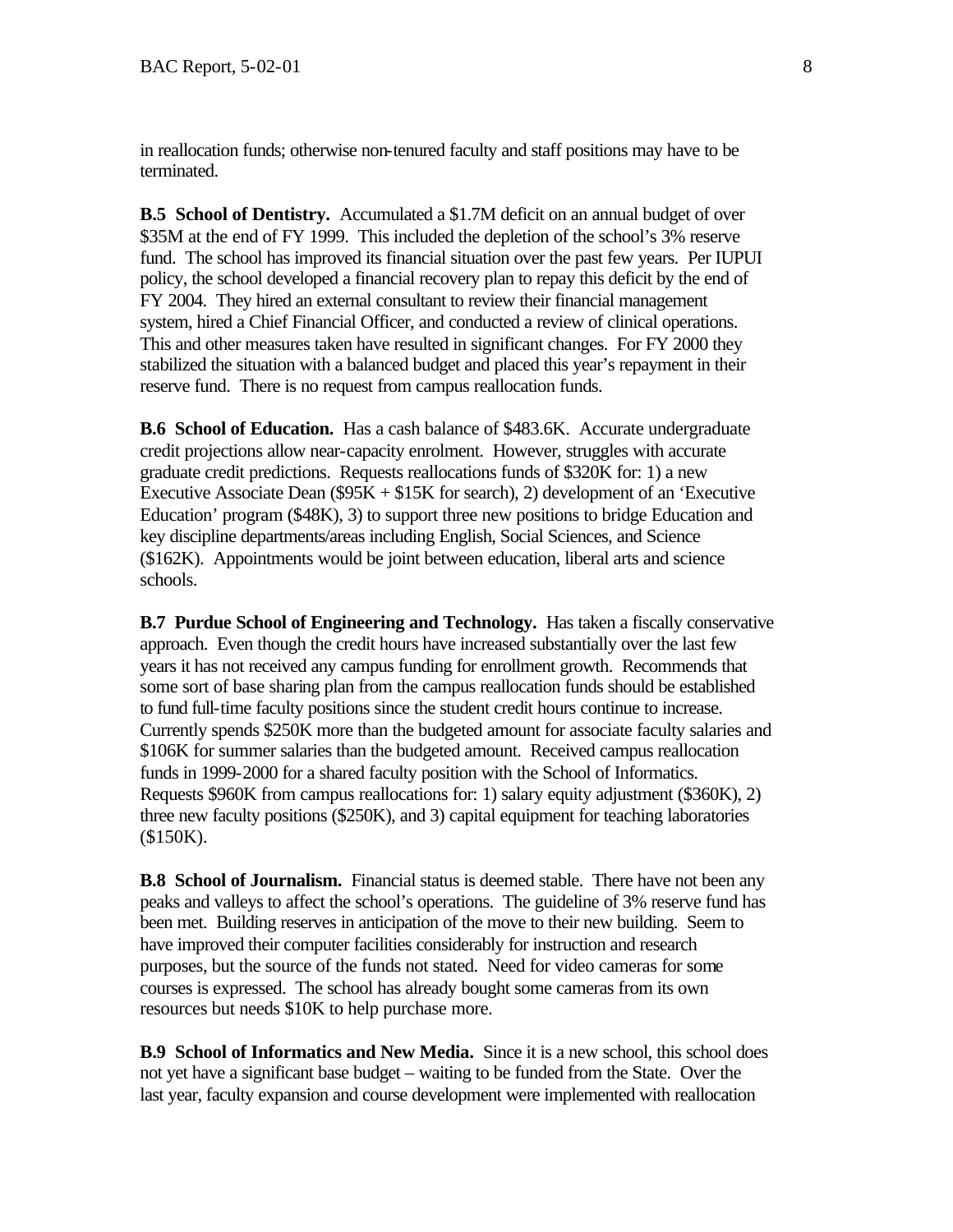funds (amount not given). The campus reallocation fund also enabled the New Media program to begin the renovation and equipping of the three vacated classrooms in the Mary Cable Building. These computer laboratories are enabling the growth and expansion of the application development components of the curriculum. Concurrent with this development has been the integration of software programs that also support the undergraduate and graduate informatics degrees. The 2001 funding for informatics and New Media constitutes the central new program request from the legislature for the biennium. The school requests \$176K base addition and \$246K in cash to bridge the first year of the new biennium. The need for five new full-time faculty positions to be added to the school is expressed: three in the New Media, one in General Informatics, and one in Graduate Informatics. The school claims that the increase in student interest suggests the need for these fields is there.

**B.10 School of Law.** The school has been extremely productive in meeting its 2000 goals, but expects to experience a deficit for the first time in 2000-01 (approximately \$500K) but surplus funds will cover the deficit. Current rate of 5.5% annual salary increases for faculty and 5% for staff are considered low compared to other comparable law schools. Spends about \$600K in scholarships annually which is less than other schools (e.g., IUB law school spends \$1.5M). Moving to the new school is expected to improve the image of the school among students and public. No campus reallocation monies were received last year. No request was made for additional funds from the current reallocation monies.

**B.11 School of Liberal Arts.** Several issues impacted the fiscal health of the school this year. There was a 3.3% decrease in the credit hour income in the Spring of 2000; and a 3.3 % decrease in the Summer II session. As a result the school was forced to spend most of its reserve. It is hoped that increases in credit hour income in Fall 2000 and Spring 2001 will allow the school to recoup its losses and break even. Several steps were taken for fiscal constraints, including hiring freeze on new tenure track positions; minimum salary increases (average 2%). Received \$150K of reallocation funds (now in the base budget) used for: hiring of two lectures, hiring of a research assistant, summer faculty initiatives, and support of faculty salaries. Requests campus reallocation funds of \$767K for scholarships, research assistants, university college advisor, post-doctoral research associates, graduate student supports, salary raises, a faculty positions, and a joint appointment with the center of Bioethics.

**B.12 School of Medicine.** The overall fiscal health remains sound**.** About \$1.2M of general fund balance was set aside as a reserve against future costs associated with the 18/20-retirement program. The 20% RC/department contribution of the 18/20 is planned to be provided at the school level rather than at the department level. \$250K in campus reallocation funds was received last year. These funds were used for research enhancements and were allocated in their entirety to the Department of Medicine to help enhance and maintain their research infrastructure. This department is the largest single unit within the school receiving close to \$60M in new grant awards in last fiscal year (42.7% of the school's total grant awards of \$133.2M). Two new endowed chairs and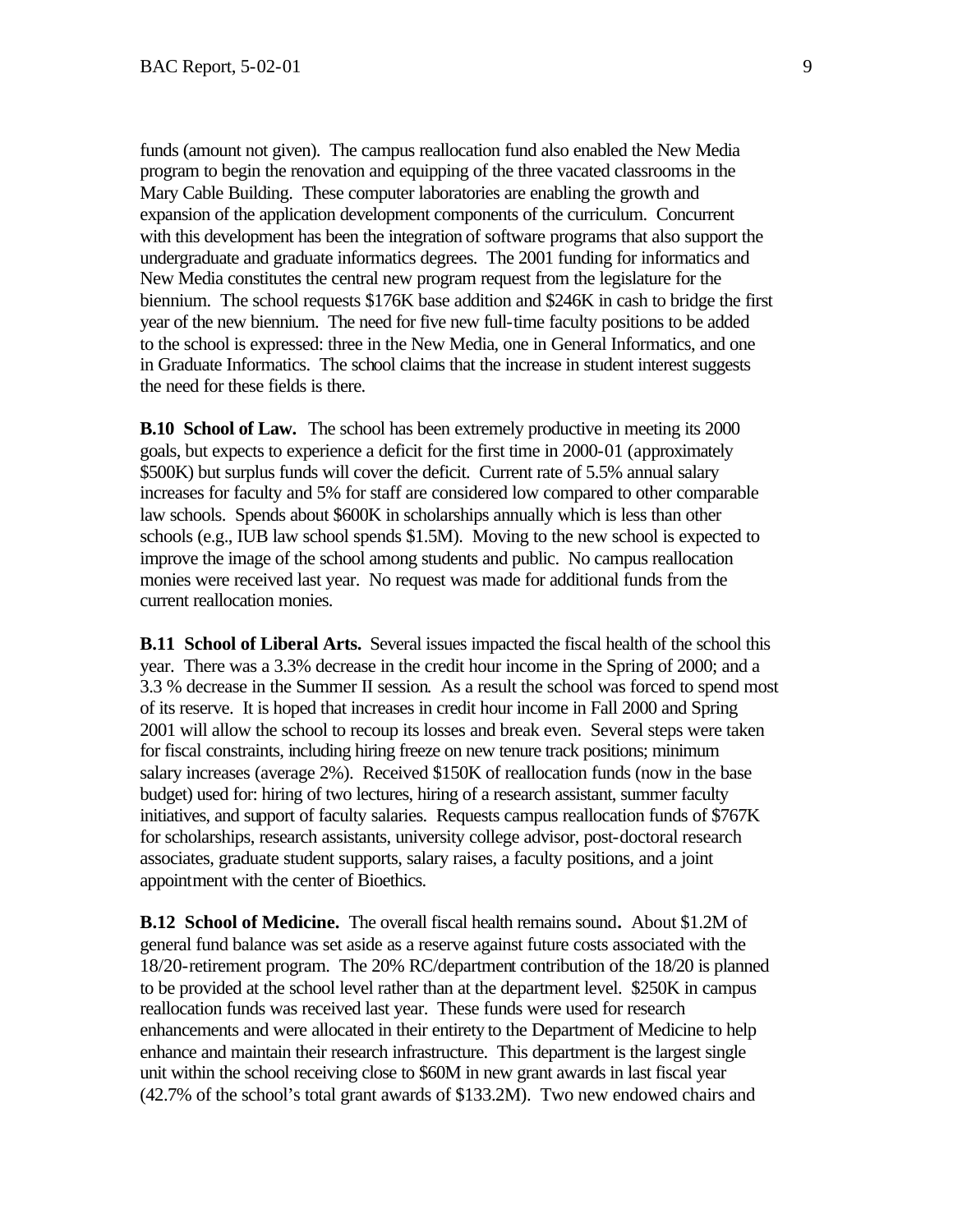four new professorship positions have been established. Lack of space appears to be a problem. A mission-based management system is being implemented in the school, which will focus on the school's tripartite mission of teaching, research, and service.

**B.13 School of Music.** Appears to be on sound financial ground. The cumulative balance appears to be small but positive. Financial management practices have been streamlined. The school requests \$125K for: 1) hiring a graduate faculty member who would have a joint appointment with the TATRC (\$40K), 2) supporting the Student Music Ensembles; Jazz, Band, Pep Band, and African American Choral Ensemble (\$35K), 3) to expand live music performances on campus (25K), 4) purchasing musical instruments for their programs and students.

**B.14 School of Nursing.** The ranking of the school in research and graduate education has risen substantially over the recent years. Previous cash reserve of \$1M fell to the mandated \$330K. This was affected by: 1) increasing faculty salaries by 4.9% to make them closer to national averages, 2) faculty-staff development, 3) refurbishing/maintenance of facilities, 4) declining credit hours, 5) sponsored program decrease, and 6) increase in total gifts to the school. As solution to the reduced cash flow the school plans to: 1) increase revenues in recruiting more students in the campus, 2) increase grant proposal submissions by12%, and 3) delay expenditures for further refurbishing/maintenance. Reallocation fund request for two research-intensive new faculty is requested for 2001-2003 biennium and two research-intensive new faculty for 2003-2005 biennium totaling \$500K. The school also requests \$166K for faculty salary adjustments from the campus reallocation fund.

**B.15 School of Public and Environmental Affairs.** There is a new dean in the school. The deficits run in the past are being eliminated. The need to have faculty teach a forced overload has been discontinued. A few faculty were lost during the period of financial distress; however, with improved compensation and a return to normal teaching loads the future looks quite optimistic. The unit should require no additional funds and feels that RCM has been a positive management mechanism to solve the financial problems.

**B.16 School of Physical Education:** Financial health is deemed very good. Received campus reallocation funds of \$55K to hire a new faculty in the department of Tourism, Conventions and Event Management. The school does not directly request campus reallocation funds this year; however, supports a request from the Department of Intercollegiate Athletics to hire one additional certified athletic director.

**B.17 Research and Graduate Education.** A number of accomplishments have been made to bolster the graduate education and research programs on the campus. Initiatives for FY 2001-2001 that require funding include: 1) creation of a position for Associate Vice Chancellor for research, 2) upgrading the existing position of Grant Specialist (60% FTE) to Contracts Specialist (100% FTE) and adding a legal assistant position, 3) funding the Graduate Student Orientation and Graduate Program Showcase, and 4) hardening the position of Information Specialists.